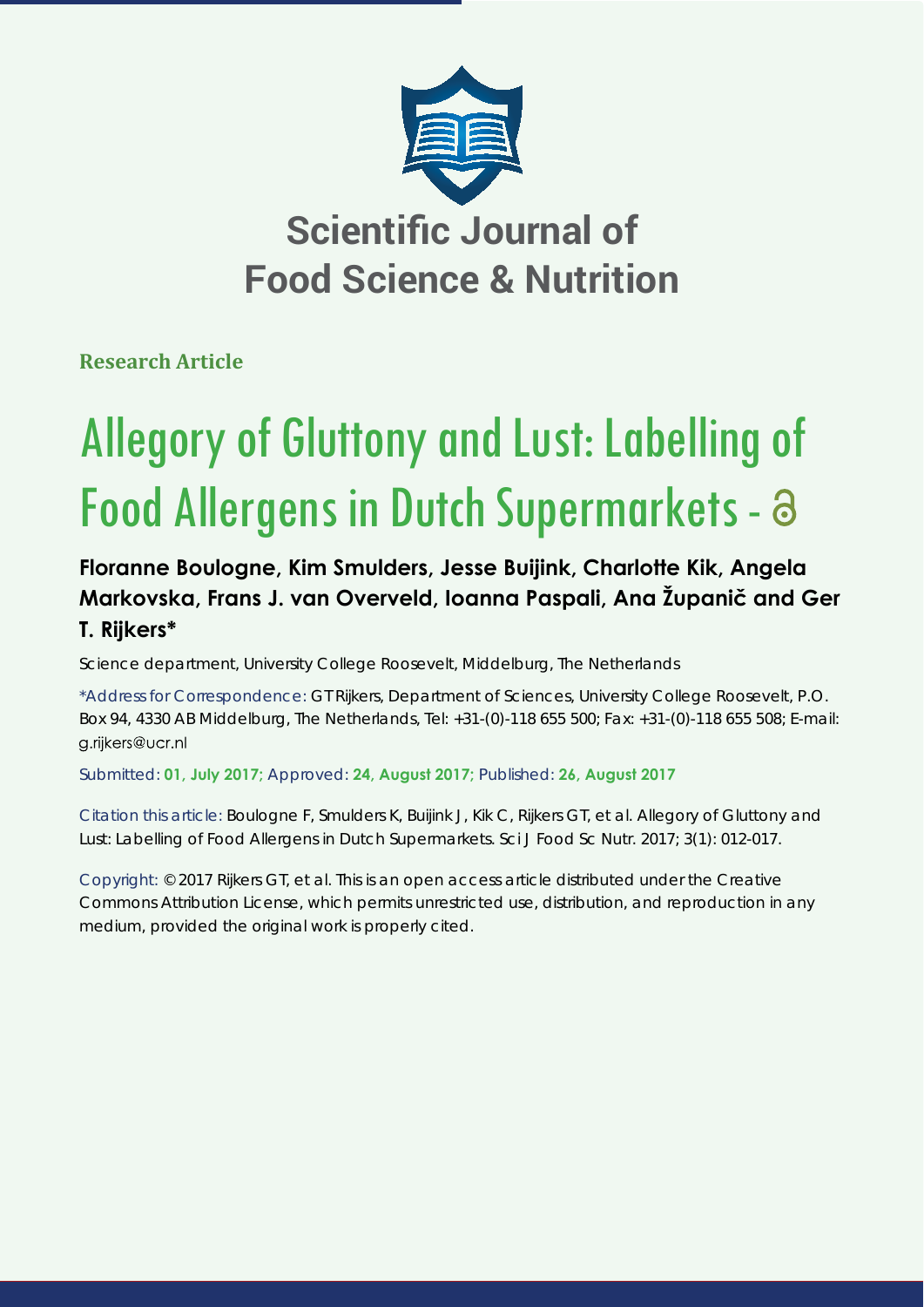#### **ABSTRACT**

The labelling of prepacked food products with information on 13 allergens on the mandatory European list (gluten containing cereals, crustaceans, eggs, fish, peanuts, soybean, cow's milk, nuts, celery, mustard, sesame seeds, lupine, and mollusks) was investigated in the major supermarket chains in The Netherlands. The label information of products from the leading a brand was compared with that of store brands. In general, store brands provide significantly better information about the presence or absence of specific allergens than the A brands do. This information however is restricted to the allergens on the mandatory European list, because the European labelling policies are based on averages for allergy occurrences in Europe. As such, kiwi fruit, a major top-10 occurring allergen in The Netherlands, is not indicated as mandatory. Therefore the labels may not always reflect the local needs of allergic patients. We may conclude that information for allergic consumers therefore can be improved.

**Keywords:** Allergens; Food products; Labelling; Leading brands; Netherlands; Regulation; Store brands

#### **INTRODUCTION**

Gluttony is one of the 7 deadly sins, as depicted in the painting Allegory of Gluttony and Lust (1490-1500) by Jheronimus Bosch (Figure 1). A deadly sin is a sin that, once committed, will lead you to hell after you die. For patients suffering from a food allergy (allos ergon), even a small amount of forbidden food could become a deadly sin because of an overwhelming response of the immune system. A food allergy is the result of an abnormal response of the immune system. During human evolution, a sophisticated immune system has developed to allow defense against pathogens and at the same time avoid the immune responses against both constituents from the own body or harmless substances from the environment, including food. However, when the immune system overreacts to stimuli from the environment, and specific target tissues (skin, airways, gastrointestinal) are hypersensitive to this response, then an allergic reaction takes place. Food allergy thus is characterized by an abnormal immune response to a specific food component.

An average human diet is composed of approximately 3,000 different proteins (and other nutrients for that matter). Up to now, over 125 food allergens have been identified, all of them was being small to medium-sized proteins belonging to 20 different protein families [1]. Food allergens can be animal (non-pollen related) or non-animal (either pollen- or non-pollen related) products. Reexposure to the same food can trigger an immediate allergic reaction. The protein that acts as a food allergen is sometimes also expressed in several different plants which can lead to cross-reactivity. Thus multiple food allergens might bind to the same IgE-molecule. For instance, in case of kiwi fruit there is cross reactivity with banana,



**Figure 1:** A meat pie as depicted on the Allergy of Gluttony and Lust painting of Jheronimus Bosch (Yale University Art Gallery). The recipe of meat pie includes vegetable oil, minced beef, onion, tomato puree, flour, mushrooms, pastry, and egg. (Allergens requiring mandatory labelling are indicated in red). http://artgallery.yale.edu

avocado, latex and the plant *Ficus benjamina*. Contact with these products might lead to sensitization to kiwis. As a result one could develop an allergic reaction to a kiwi without ever having been deliberately exposed.

The general advice in case of food allergy is complete avoidance of the allergen in question by dietary restriction. European regulation on product labelling is designed to facilitate these dietary restrictions. Considering the potentially life threatening response against a food component to which an individual is allergic to, it is extremely important that the food allergens are properly and sufficiently described on the food labels. The European Commission has released a list of 13 most common allergens whose presence in a specific food must be indicated on the label [2]. Among these most common allergens are cereals containing gluten, crustaceans, eggs, fish, peanuts, soybeans, milk, nuts, celery, mustard, sesame seeds, lupine, and mollusks. Sulphur dioxide and sulphites at concentrations of more than 10 mg / kg are added to this list, not because they are allergens but because these substances can lead to intolerance reactions. Although the European list of allergens is not exhaustive (see also below), it is more extensive than for most other countries [3,4], such as the USA with 8 allergens [5] and Australia with 10 allergens [6]. Japan has 5 mandatory allergens but an additional 18 recommended allergens [7].

Leading food brands in their advertising, label information and product display appeal to gluttony and lust of the consumer, but also emphasize the health effect of their products. It therefore could be hypothesized that the leading brands would also clearly state potential negative health effects. Therefore, the purpose of our study was to investigate whether leading food brands provide more detailed allergy information than corresponding store brands.

One could question whether a generalized European list of allergens is appropriate. While there is considerable overlap, some allergens from the Dutch top 10 food allergens (such as kiwi) are not included in the European list [8]. This may cause an unfortunate confusion in an individual who is allergic to kiwi owing to the insufficient information provided on the label.

We therefore also have investigated if and how the labels of the relevant food products contain information on the presence of nonmandatory allergens with a high prevalence, which in The Netherlands is kiwi. Precautionary allergen labelling ("Manufactured in a facility that also processes....") was left out of our analysis. We have performed the study in the major supermarkets of the Netherlands, two national chains, Albert Heijn (market share 35% in 2016) and Jumbo (18.4%) and two international chains, Lidl (10.3%) and Aldi (7.0%) [9].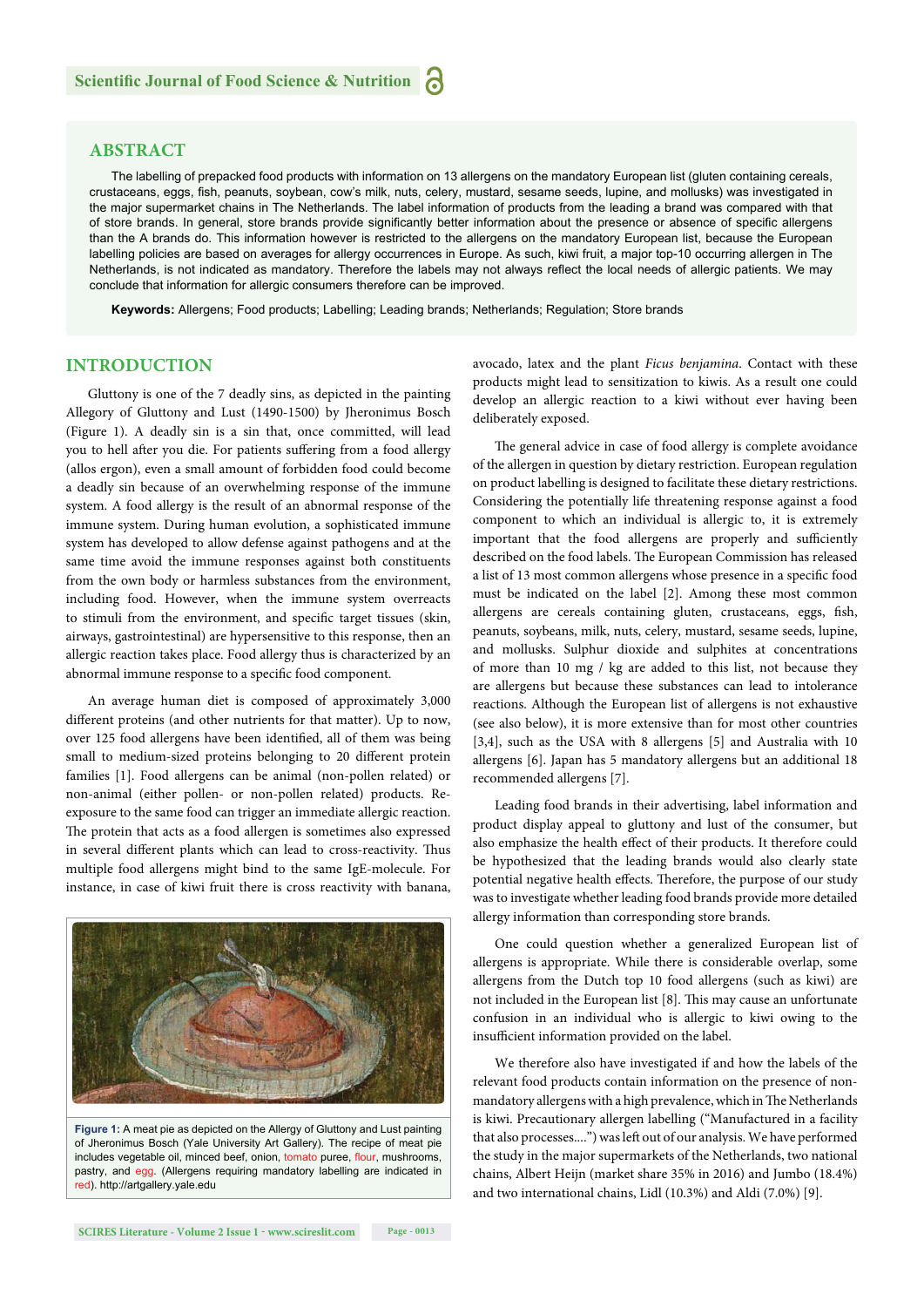### **METHODS**

#### **Procedure**

The current study examined the presence of appropriate allergen labelling on the labels of food products in 4 big supermarkets in the Netherlands, 2 of which were Dutch, the 2 other ones are part of large chains operating in many European countries. The supermarkets included in the study were Albert Heijn, Jumbo, Lidl and Aldi. The supermarket chains were visited for the purpose of this study by Dutch high school students that gathered the data, after requested permission. Attention was given to the presence of the appropriate allergen labelling on the product, the font and type in which the allergen was indicated (bold/ capitals) to distinguish the allergens from the other ingredients, and/or additional highlighting of allergen information.

Label information on the 13 allergens of the European list in 3 categories of food, a) soft drinks, b) sweets, candy, cookies, and c) dairy products, was analyzed. To that end, in every supermarket, the allergen information given on the leading brand (the so-called A brand) for a given food product was compared back to back with the identical product of the store brand.

#### **Data Collection**

For the purpose of the study, a group of 30 high school students (13-15 years old) from the Pontes schools in Goes in the Netherlands visited the selected supermarkets and collected the data by making photographs of the relevant information on the label. The data collection also included thoroughly examining the allergen labelling on leading brand name products and store brand products in all 4 supermarkets. All the data obtained were checked, verified and complemented by the authors. They collected also specified information about allergens in products based on the Dutch top 10 list and labelling.

Allergen information on the (back of pack) label was categorized as follows: no information if either the ingredients of the product were not indicated or allergens were not marked. When allergens in the list of ingredients were indicated in a bold font or in capitals, this was scored as such. Allergens can also be indicated in a separate textbox labelled as "allergy information" or similar wording. The absence of specific allergens (i.e. gluten and cow's milk) with relevant pictograms was recorded separately. Any combination of above categories was found on individual food products, the most extensive information being bold font for allergens in the list of ingredients plus a separate allergy information box plus pictograms for absent allergens.

#### **Statistical Analysis**

Label information was statistically evaluated using Chi-square test. All tests were considered statistically significant at *P*<0.05.

#### **RESULTS**

Table 1 summarizes the main findings and provides additional information about the distribution over the three categories of food products. The allergen information on store brands from Albert Heijn, ALDI and Lidl was significantly better than the leading A brands (Chi-square: *P* < 0.01, *P* < 0.05, and *P* < 0.01, respectively). For store brands of the Jumbo supermarkets there was a trend for better allergen information than leading A brands (*P* = 0.055, Chi square).

Considering the food categories, we observed that all dairy products of Albert Heijn and Lidl had allergen information (*P* < 0.01, Chi square), and although the majority of dairy store brands in Jumbo and Aldi had this information, they did not significantly differ from the leading brands, of which the majority did not have this information.

Only in Albert Heijn and Lidl a significant difference ( $P < 0.05$ , Chi square) was observed for respectively soft drinks and sweets, when compared with the leading brands.

A further difference was found in the level of detail of the allergy information. On the labels of store brands of the national supermarket chains, the allergy information in most cases was provided both in the list of ingredients (in bold or capital font) as well as in a separate allergy information text box. In the international supermarket chains, the store brand food products had allergen labelling most often indicated by bold/ capital in the ingredient list. This difference in detailing of allergen information on store brands of national vs international supermarkets was highly significant ( $p = 0.0003$ , Chi square).

Next to analysis of the 13 mandatory allergens, we have also analyzed the information of a major allergen, not included in the list of 13: kiwi. The labelling of kiwi-containing products was examined in 2 representative supermarkets. These products primarily include fruit juices, smoothies and other similar drinks, fruit packages or fruit salads and baby food. No differences were found in the labelling between stores, or between the leading brands and store brands. In all of these products, kiwi was always indicated on the front of the package – in words or as a drawing/ picture – as well as on the ingredients list. However, it is nowhere indicated as an allergen, nor it

| Allergen label       | Store-brands from supermarket chains |          |           |          |          |                |       |              |          |                |       |              |          |          |       |              |                |       |      |              |
|----------------------|--------------------------------------|----------|-----------|----------|----------|----------------|-------|--------------|----------|----------------|-------|--------------|----------|----------|-------|--------------|----------------|-------|------|--------------|
|                      | Albert Heijn                         |          |           |          | Jumbo    |                |       |              | Aldi     |                |       |              | Lidl     |          |       |              | Leading brands |       |      |              |
|                      | Soft                                 | Sweet    | airy<br>ő | Total    | Soft     | Sweet          | Dairy | Total        | Soft     | Sweet          | Dairy | otal         | Soft     | Sweet    | Dairy | Total        | Soft           | Sweet | airy | Total        |
| None                 | $2^*$                                |          | $0**$     | $3***$   | 5        |                |       |              | 5        |                |       | 6*           | 4        | $0^*$    | $0**$ | $4**$        | 5              | 4     | 4    | 13           |
| <b>Bold/CAPITALS</b> | $\Omega$                             |          | $\Omega$  | $1^{++}$ | $\Omega$ | $\Omega$       |       | $0^{++}$     | $\Omega$ | $\mathfrak{p}$ | 3     | 5            |          | 4        | 2     | 7            | 0              |       |      | $\mathbf{2}$ |
| Allergen box         | $\Omega$                             | $\Omega$ | 0         | 0        | $\Omega$ | 0              |       |              | $\Omega$ | $\Omega$       |       | 0            | $\Omega$ | $\Omega$ |       |              | 0              | 0     |      | 0            |
| Pictogram            | $\Omega$                             |          | $\Omega$  |          | $\Omega$ | $\Omega$       |       | $\mathbf{0}$ | $\Omega$ |                |       | 0            | $\Omega$ | $\Omega$ |       | 0            | 0              | 0     |      | 0            |
| <b>Combined info</b> | 3                                    | 2        | 5         | 10       |          | $\overline{2}$ | 3     | 5            | 0        |                |       | $\mathbf{2}$ | $\Omega$ | $\Omega$ | 2     | $\mathbf{2}$ | 0              | 0     |      | 0            |
| <b>Total</b>         | 5                                    | 5        | 5         | 15       | 5        | 3              | 5     | 13           | 5        | 3              | 5     | 13           | 5        | 4        | 5     | 14           | 5              | 5     | 5    | 15           |

Chi-square: \**P* < 0.05, \*\**P* < 0.01 as compared to the Leading brands. Chi-square:  $+P < 0.001$  as compared to the international chains Aldi and Lidl.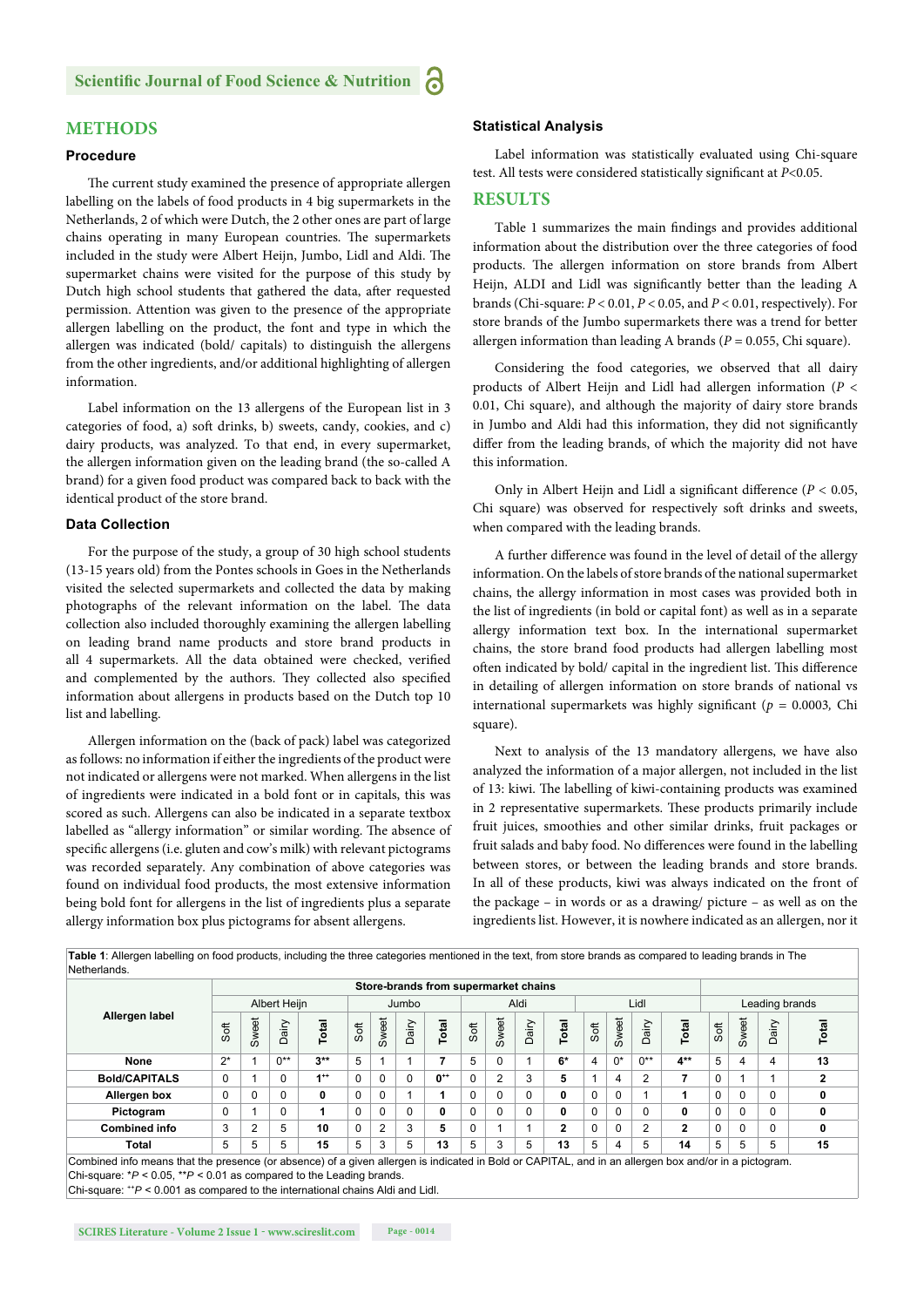#### **Scientific Journal of Food Science & Nutrition** а

is written in bold or capitals. When the food product in question also included a mandatory allergen, those were indicated, but not the kiwi itself (see Figure 2 for examples).

#### **DISCUSSION**

Food allergy is common in the industrialized world. However, how common is difficult to assess. Self-reported adverse reactions to food tend to grossly overestimate the incidence of food allergy. In the context of the Europrevall project, a study was conducted in the Netherlands on the prevalence of food allergy in the general population [10]. To that end, in stage 1 of the study, a questionnaire was send out to 6600 random selected adults, of which 25% reported to have experienced an adverse reaction to any food. A smaller number, 10.8% reported adverse reactions to at least one out of 24 preselected priority foods (hen's egg, cow's milk, peanut, soy, hazelnut, walnut, celery, kiwi, apple, peach, sesame, mustard, wheat, fish and shrimp, buckwheat, corn, carrot, tomato, melon, banana, lentils, sunflower, and poppy seeds; underlined foods are on the European Union allergen list). In stage 2, participants were asked to come to the hospital for additional investigations. Of those willing to participate in stage 2, 38% positivity for serum IgE was found. The top 5 most prevalent allergens in stage 1 were cow's milk, apple, fish, kiwi and shrimp. In stage 2 is it was apple, kiwi, walnut, hazelnut and peanut [10]. In order to confirm the relative importance of kiwi as food allergen in The Netherlands, we checked with the major supplier of allergy diagnostic test kits for general practitioners. In the top-10 of food allergen testing, kiwi is at position 10 and cashew at position 8. All other food allergens in the top 10 are included in the European list of 13.

In case of food allergy, avoidance of exposure to allergens is the hallmark of preventive therapy. For airborne allergens such as pollen, avoidance in general is possible but sometimes difficult to achieve.



**Figure 2:** Absence of allergy information on kiwi containing food. Figure indicates in the left column from top to bottom examples of the front pack labelling of kiwi in a fruit salad, a dairy drink, and a smoothie. The right column indicates that the presence and concentration of kiwi is indicated in the back pack labelling, but no information is provided that kiwi is a potential allergen. Other allergen information is given in bold; absence of gluten and milk is provided by pictograms.

In case of food allergy, the non-processed product in question can relatively easily be avoided. For processed foods, whether or not prepacked, food allergic patients have to rely on proper labelling of food products. This is why member states of the European Union have mandatory labelling for the 13 most common allergens and sulphur oxide [2]. A remarkable finding in our study is the differential labelling stringency between the leading brands and the store brands. Our study did not address the question of why leading brands have less information about allergens on their label. We can only speculate about the reasons why to minimize the information on allergens. Leading brands in their marketing focus on the quality, nutritional value, and, if allowed, beneficial health effects of their product. Overall they create an image of health and happiness associated with use of their products and try to stay away from diseases and healthrisks. Any association with allergy, including extensive attention for potential allergens, in such a marketing concept would be avoided. At this point it cannot be determined whether these, or totally different arguments have played a role in differential labelling stringency.

Our study was conducted in The Netherlands, a European Union member state and therefore complying with European allergen labelling legislature. The analysis did include ALDI and Lidl stores, both European supermarket chains, with stores in 13 and 27 (both Western and Central European countries, respectively. In order to find out whether in other European countries, the national supermarket chains would also have a differential labelling strategy between leading brands and store brands, the major national supermarket chains in Belgium and France were also checked. In France, Carrefour (21% market share), Intermarche (14%) and Super U (10%) were investigated, in Belgium Colruyt (25%), Delhaize (22%) and Carrefour (22%). In French and Belgium supermarkets, not all the 15 items which were investigated in Dutch supermarkets were available. While this makes direct comparison difficult, a similar trend as observed in the Netherlands was also found in France and in Belgium: store brands have a more elaborate and clearer labelling of allergens than the leading brands. More elaborate research, including Central European countries, would be needed to draw more general conclusions.

Consistency in food allergen labelling is important. The absence of information about a given allergen can (and should) be interpreted by the consumer as the absence of that particular allergen in the product. The pictograms for gluten-free and milk-free therefore could give a mixed message to patients with allergies to other food components, such as egg for instance. On the one hand it could give a false sense of safety ("allergen-free") and, on the other hand, it could also give a warning signal ("my" allergen is not indicated). Inconsistent labelling therefore could be misleading.

A similar false security may be presented to patients with nut allergies because of differences in information on the label about the production processes. Some packages feature a passage stating the product was made or prepared in a factory where also nuts were handled. However, whether products that do not include this warning can be trusted to be nut-free is unclear. This poses serious consequences for the consumer. There is inconsistency in this form of precautionary allergen labelling [11], and also the understanding by consumers of the message is poor [12]. Peanut allergy prevention and treatment has seen a paradigm shift: early exposure to low quantities of peanut containing food, rather than complete avoidance, may reduce the severity of allergic reactions later in life [13]. Whether, this also holds true for other food allergens remains to be established.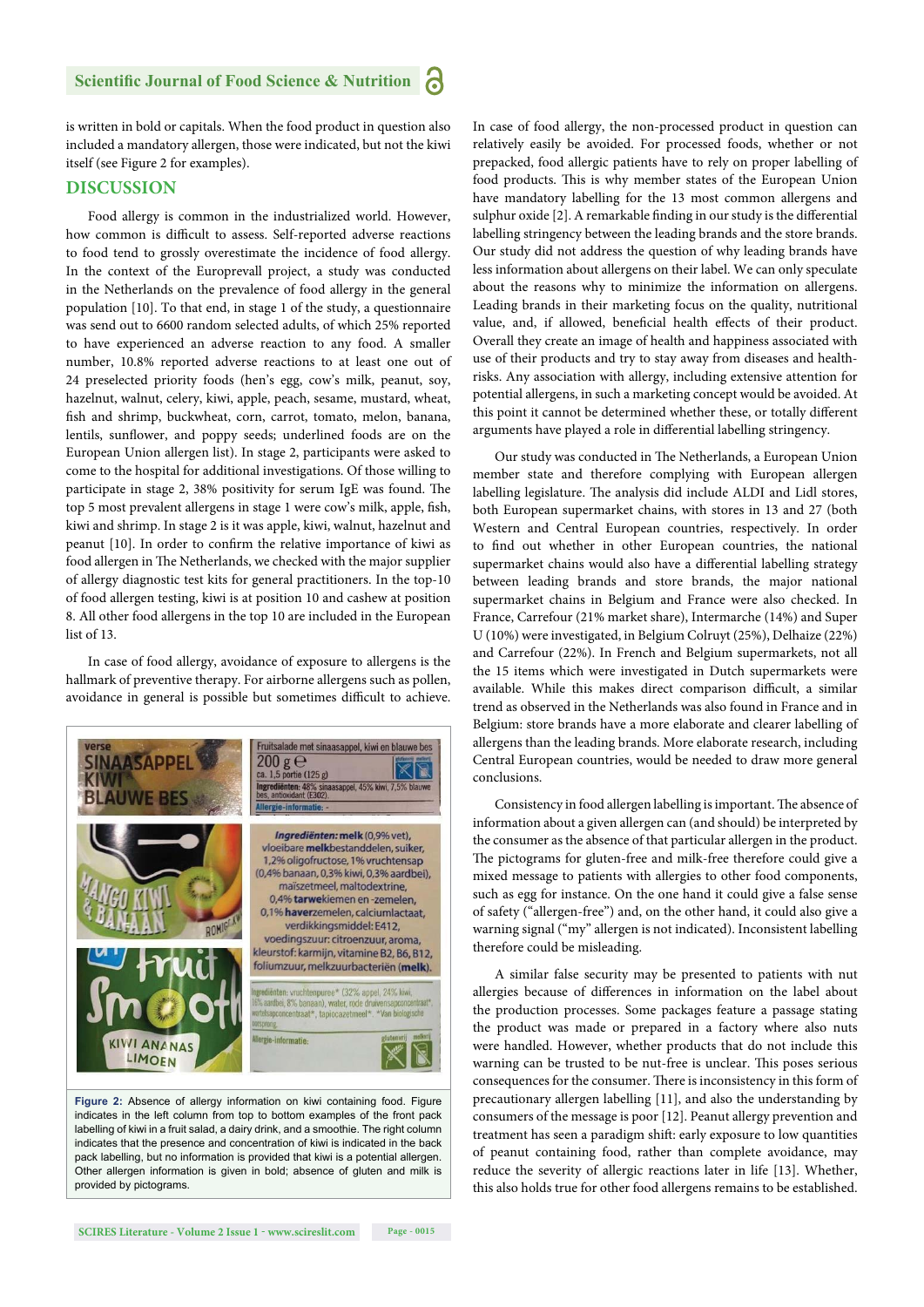Until then it remains of vital importance that food is properly labelled in order to allow allergic patients to select safe food.

Current European labelling policies are based on European averages for allergy occurrences. However, national food allergy frequencies can differ from the European average. Therefore the labels on products may not reflect the local needs of patients seeking to avoid allergens. We found that kiwi, a fruit widely used in many drinks and smoothies, in mixed salads, and in baby food, never is indicated as a potential allergen. On the one hand, this is understandable because kiwi is not on the European list of 13 mandatory allergens. On the other hand, in The Netherlands kiwi is one of the top 5 allergens. Fortunately, of all food products investigated, the presence of kiwi was clearly indicated on the front of the pack. Formally, when the name of the food clearly refers to the substance or the product (such as milk or kiwi), European regulation does not require mandatory allergen labelling (reference) [2]. However, the absence of kiwi on the list of ingredients does not mean that the product would not contain any kiwi. A recent Italian study shows that even for cow's milk and eggs, up to 2.8% of the products analyzed did contain these allergens without any indication on the label [14].

The consumer must not be assumed to be well informed. Less knowledgeable patients should also be able to select safe food. To protect these patients as well, the ingredients should not only be typed as being a potential allergen, but also according to which of the common allergen groups it belongs to. A sushi dish containing tuna would then be labelled as containing fish. It is debatable whether negative allergen information (such as the indication that a given product is gluten-free) would be always necessary or even advisable. For bakery products, a gluten-free label is essential, for mineral water such a label would be redundant. For those products with an incomplete ingredient list it could be useful, but allergen declaration would still be required [2]. Since the recipe of cola is being kept secret, possibly essential information is missing on the ingredient list. It is remarkable that the two leading brands of cola do not feature any additional allergy information on their labels, while some store brands do.

A limitation of our study was that the analysis of allergen labelling was restricted to 3 categories of food: sweets, soft drinks and dairy products. Selection was left primarily to the high school students who made the initial visits to the supermarkets (but all data were checked and verified by the research team). It therefore may reflect the range of products chosen by the younger shoppers who visit supermarkets without parental guidance. For that category, clear-cut allergen labelling could be even more important. While for these reasons, the range of food products was limited, we have no a priori reason to expect different labelling policy for other food categories. The selection was also restricted in the sense that only products for which a leading brand and corresponding store brand was available.

The advice of the Dutch Health Council in 2007 on food allergies included to improve the provision of information to patients. The committee recommended to consider periodically which allergens need to be included in the national allergen databank. Furthermore, it was concluded that patients with a food allergy would benefit from an automated system such as a Smartphone app that can be used when shopping. During our study we tested several currently available apps (including Fooddler (http://www.123feelfree.be) and Allergie Analyse (in Dutch, other languages supported, http://www. riom.nl/Allan.aspx)) but neither of them gave completely accurate information about allergens. The advantage of such an app is evident because it can be personalized for relevant allergens and would not have to be restricted to the formally required allergens. The downside is that by scanning a barcode, the information obtained is totally dependent on what is provided by the producer. It would therefore require a joint and lasting commitment of all stakeholders to develop such a consumer tool.

At the time Jheronimus Bosch painted Allegory of Gluttony and Lust, prepacked food did not exist yet. Food allergies may have been more uncommon, although we do not know that for sure. At any rate, when a complete meal is made from scratch, there are no hidden ingredients, so unintentional exposure would be avoided. Nowadays, consumers who buy a meat pie, a fruit salad, a soft drink or whatever, has only the information on the label to decide whether or not that particular product could pose a health risk. Our data show that over a wide range of prepacked food categories, the store brands are labelled adequately, in many cases even better and more complete than the leading brands.

#### **ACKNOWLEDGEMENTS**

We thank Klaas Groot, Eveline Bijker and Diane Robyn, as well as all 30 of their students from the Pontes high school in Goes who performed all measurements in the supermarkets of Middelburg. We also thank Mr. M. Rijnen (Thermofisher, The Netherlands) for sharing information on relative use of food allergen IgE testing.

#### **REFERENCES**

- 1. Schein CH, Ivanciuc O and Braun W. Bioinformatics approaches to classifying allergens and predicting cross-reactivity. Immunol Allergy Clin North Am. 2007; 27: 1-27. https://goo.gl/zqfphP
- 2. European Commission. Regulation (EU) 1169/2011 of the European Parliament and of the Council of 25 October 2011 on the provision of food information to consumers. Off J Eur Commun. 2011; 304: 18. https://goo.gl/zwWKaN
- 3. Muraro A, Hoffmann-Sommergruber K, Holzhauser T, Poulsen LK, Gowland MH, Akdis CA, et al. EAACI food allergy and anaphylaxis guidelines. Protecting consumers with food allergies: understanding food consumption, meeting regulations and identifying unmet needs. Allergy. 2014; 69: 1464- 1472. https://goo.gl/eaM9Fk
- 4. Gendel SM. Comparison of international food allergen labeling regulations. Regul Toxicol Pharmacol. 2012; 63: 279-285. https://goo.gl/UKqpwu
- 5. US Food and Drug Administration. Food allergen labeling and consumer protection act of 2004. In: Congressional Record. 2004; Volume 150: Public Law 108-282, Title II. Silver Spring, MD: U.S. Food and Drug Administration. pp. 905-911. https://goo.gl/DtfQ3N
- 6. Food Standard Australia New Zealand. Mandatory warning and advisory statements and declarations. In: FSANZ. 2014; Standard 123. Barton: FSANZ. pp. 13-16. https://goo.gl/UqmKHZ
- 7. Government Japan. FAQs on labeling system for foods containing allergens. In: Standards and Evaluation Division DFS, Pharmaceutical and Medical Safety Bureau, Ministry of Health, Labour and Welfare. 2010; Annex 2. Tokyo: Consumer Affairs Agency Government of Japan. pp. 1-45. https://goo.gl/cDtYd6
- 8. Bublin M, Mari A, Ebner C, Knulst A, Scheiner O, Hoffmann-Sommergruber K, et al. IqE sensitization profiles toward green and gold kiwifruits differ among patients allergic to kiwifruit from 3 European countries. J Allergy Clin Immunol. 2004; 114: 1169-1175. https://goo.gl/X8Vbng
- 9. Vakmedianet. DistrifoodMarktaandelen. Vakmedianet. 2017. https://goo.gl/bbPx6N
- 10. Le TM, van Hoffen E, Kummeling I, Potts J, Ballmer-Weber BK, Bruijnzeel-Koomen CA, et al. Food allergy in the Netherlands: Differences in clinical severity, causative foods, sensitization and DBPCFC between community and outpatients. Clin Transl Allergy 2015; 5: 8. https://goo.gl/wy41Ek